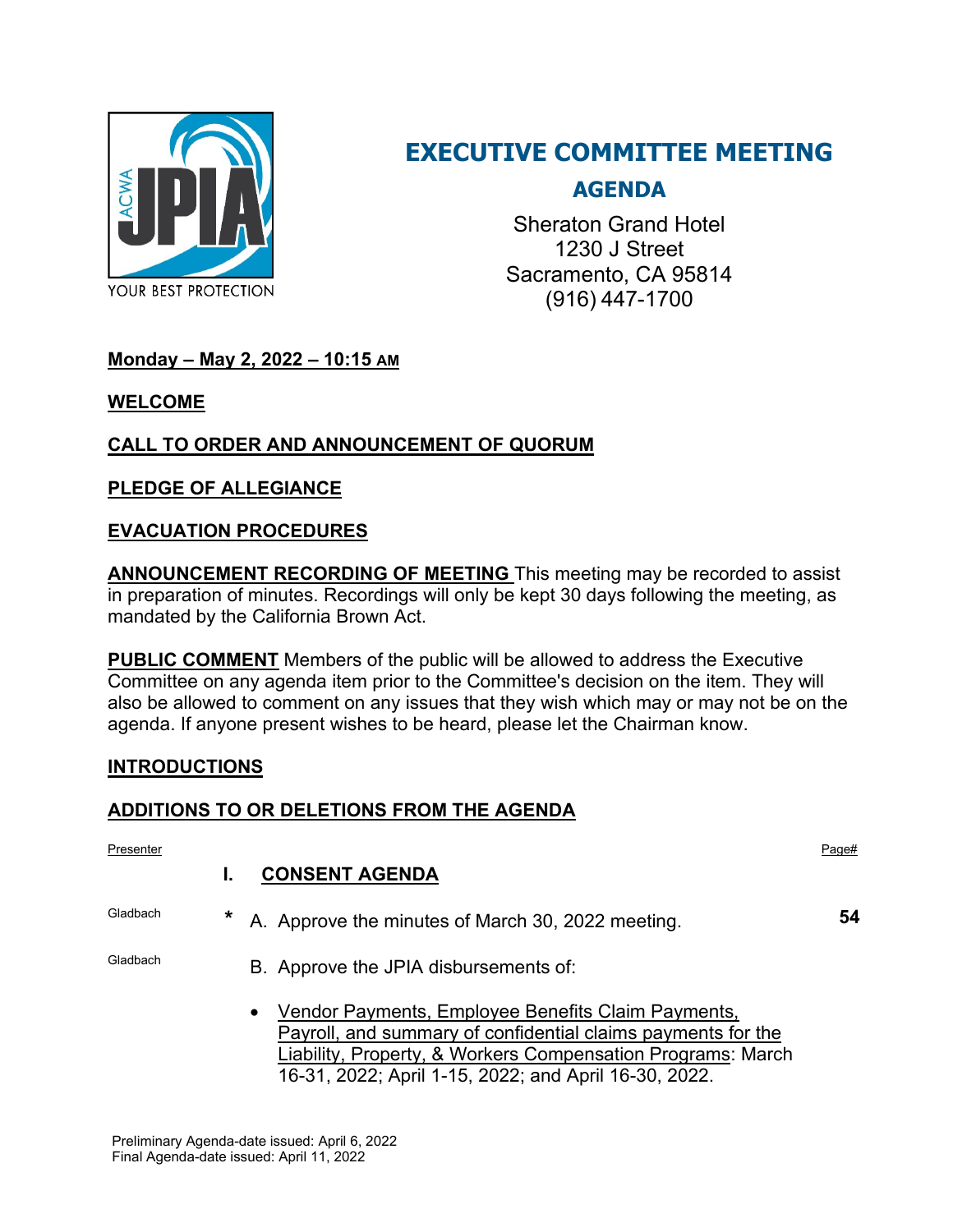| Presenter  |     |                                                                                                                                                                                                                                                               | Page# |
|------------|-----|---------------------------------------------------------------------------------------------------------------------------------------------------------------------------------------------------------------------------------------------------------------|-------|
| Gladbach   |     | C. Approve an excused absence for any Executive Committee<br>member.                                                                                                                                                                                          |       |
|            | Ш.  | <b>ADMINISTRATION</b>                                                                                                                                                                                                                                         |       |
| Gladbach   |     | A. Report on meetings attended on behalf of the JPIA.                                                                                                                                                                                                         |       |
| Sells      | *   | B. Review of RSF Refunds.                                                                                                                                                                                                                                     | 61    |
| deBernardi | *   | C. CAJPA Accreditation Award.                                                                                                                                                                                                                                 | 62    |
|            | Ш.  | <b>CALIFORNIA WATER INSURANCE FUND</b>                                                                                                                                                                                                                        |       |
| Gladbach   | *   | A. Review of the California Water Insurance Fund (CWIF) meeting<br>of May 2, 2022.                                                                                                                                                                            | 104   |
|            | IV. | <b>PERSONNEL COMMITTEE</b>                                                                                                                                                                                                                                    |       |
| Gladbach   | *   | A. Review and possibly take action on Personnel Committee<br>recommendations from their meeting of April 18, 2022.                                                                                                                                            | 105   |
|            | V.  | <b>MEMBERSHIP</b>                                                                                                                                                                                                                                             |       |
| Beatty     | *   | A. Review and take action on membership applications.<br><b>TIVs/Payroll</b><br><u>Agency</u><br><u>Program</u><br><b>Rainbow Municipal</b><br>\$5,916,898<br>Liability<br><b>Water District</b><br>\$27,420,445<br>Property<br>\$5,916,898<br>Workers' Comp. | 114   |
|            | VI. | <b>MISCELLANEOUS</b>                                                                                                                                                                                                                                          |       |
| Gladbach   |     | A. Discuss future agenda items.                                                                                                                                                                                                                               |       |
| Sells      | *   | B. CEO update.                                                                                                                                                                                                                                                | 116   |
| Sells      | *   | C. Insurance market update.                                                                                                                                                                                                                                   | 117   |
| Gladbach   | *   | D. Review the availability of the Committee members for<br>upcoming meeting on June 21, 2022.                                                                                                                                                                 | 118   |

#### **ADJOURN**

**\***Related items enclosed.